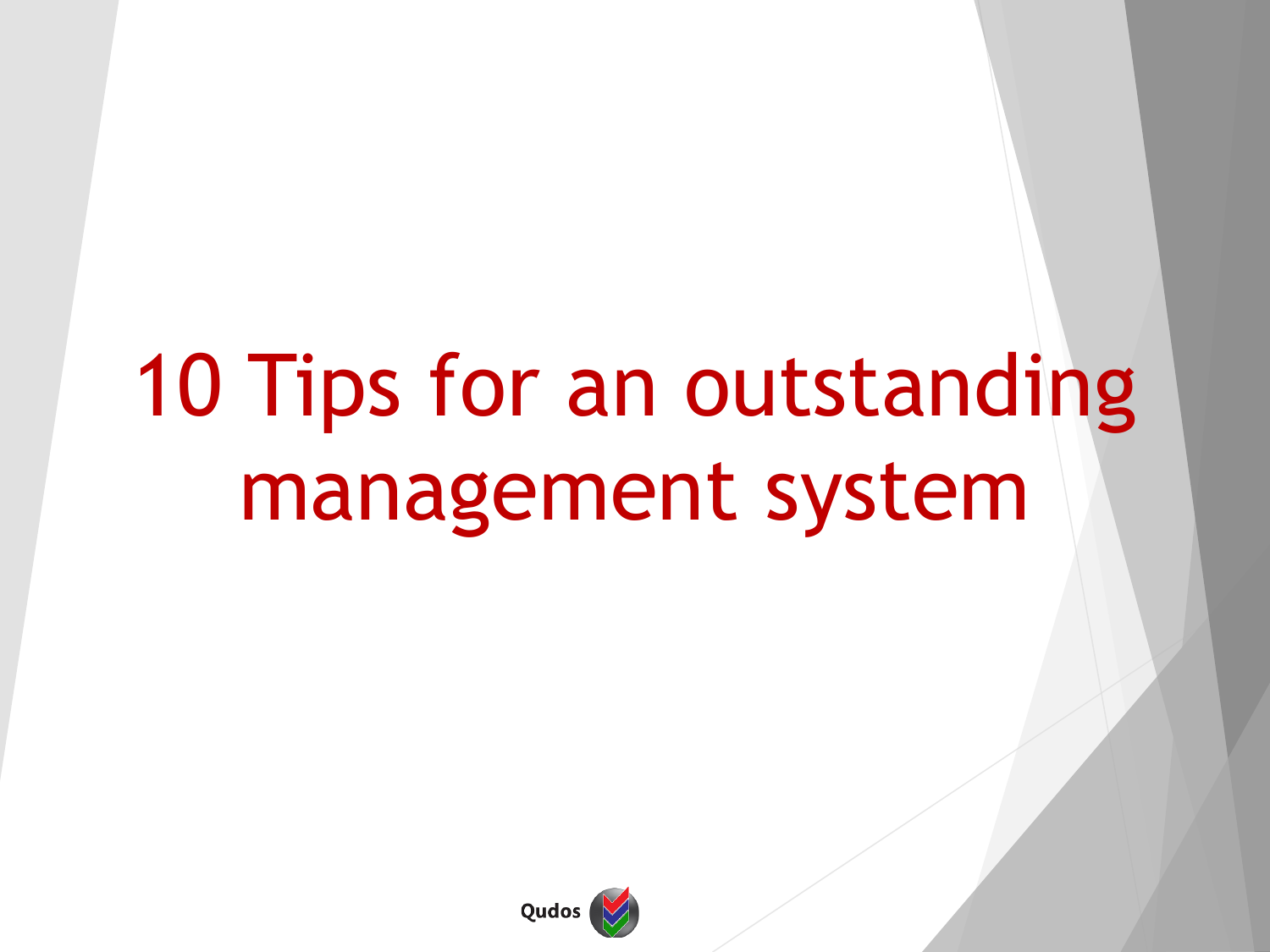### #1 Top management to lead the way





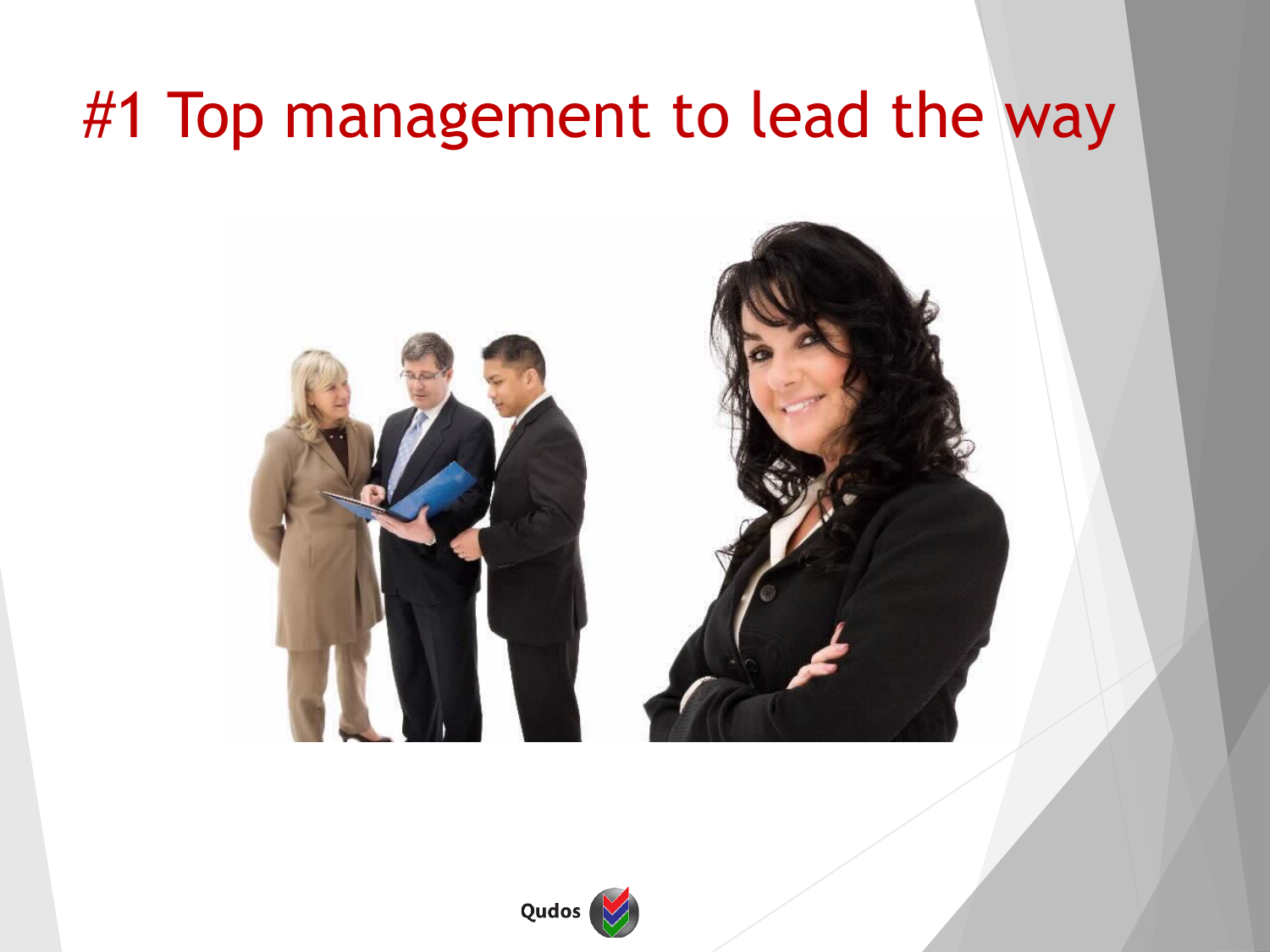# #1 Top management to lead the way

*Genuine leadership and commitment by top management is essential for a compliance management system to be fully integrated into an organization and deliver the potential benefits.*

If you are a Senior Manager, consider how your management system can **really** help your organization.

If you are a Quality Manager / Compliance Manager, you cannot just **expect** commitment and leadership from senior management. They will only really provide that when they are **convinced** of the advantages.

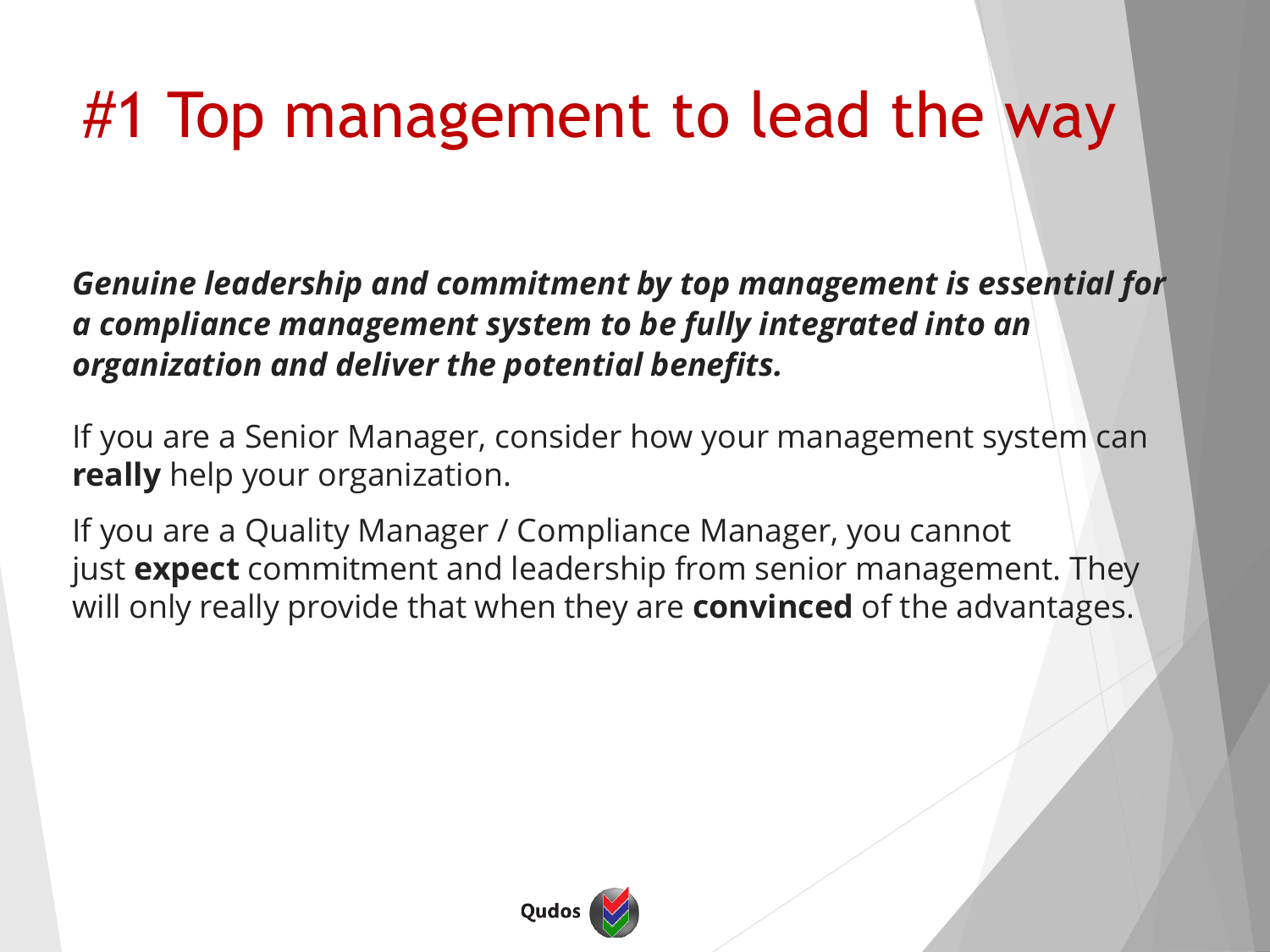#### #2 Involve everyone



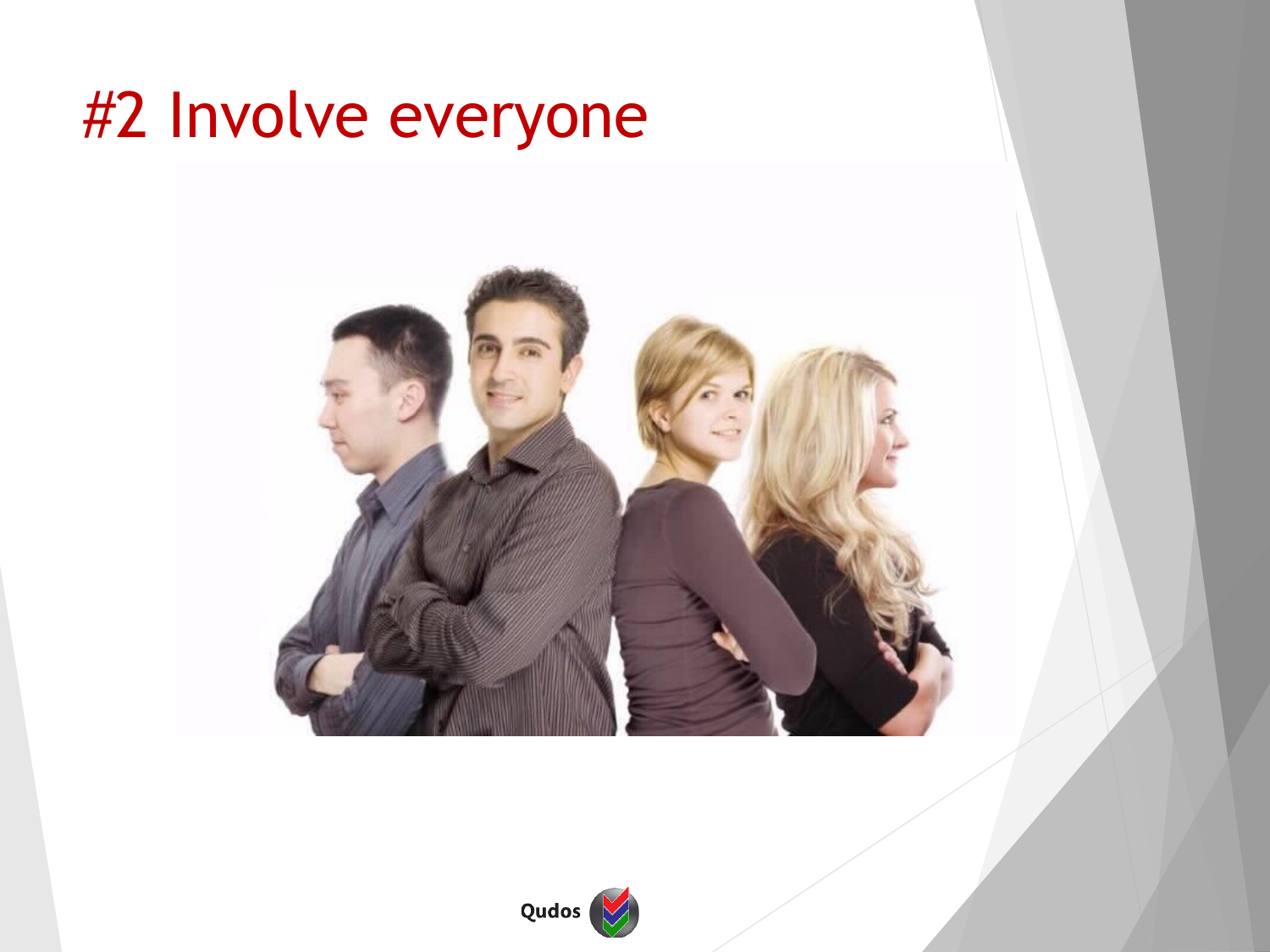# #2 Involve everyone

#### *When everyone in an organization is aiming in the same direction, it will naturally have a better chance of getting there.*

If everything is left to just one key individual or even a few people:

- The system will become narrowly focused with only one set of ideas, one perspective, and one agenda.
- The system will collapse in a heap when they move on (leave / retire / transfer / give up in frustration).
- While 'champions' may put in a super-human effort, the sum total of others NOT contributing will more than offset that.

One useful technique for achieving greater involvement may simply be **re-branding**.

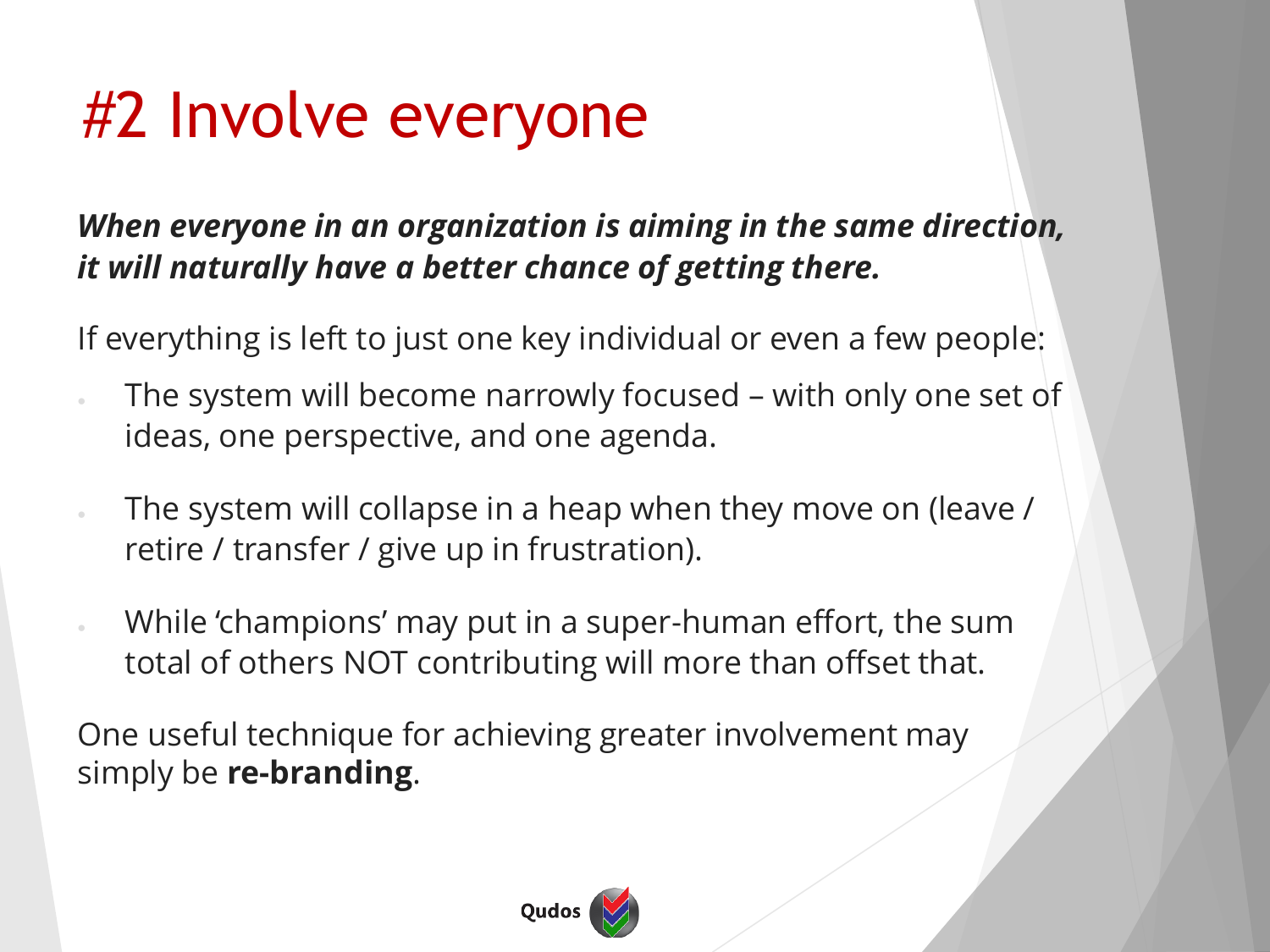#### #3 Set SMART objectives



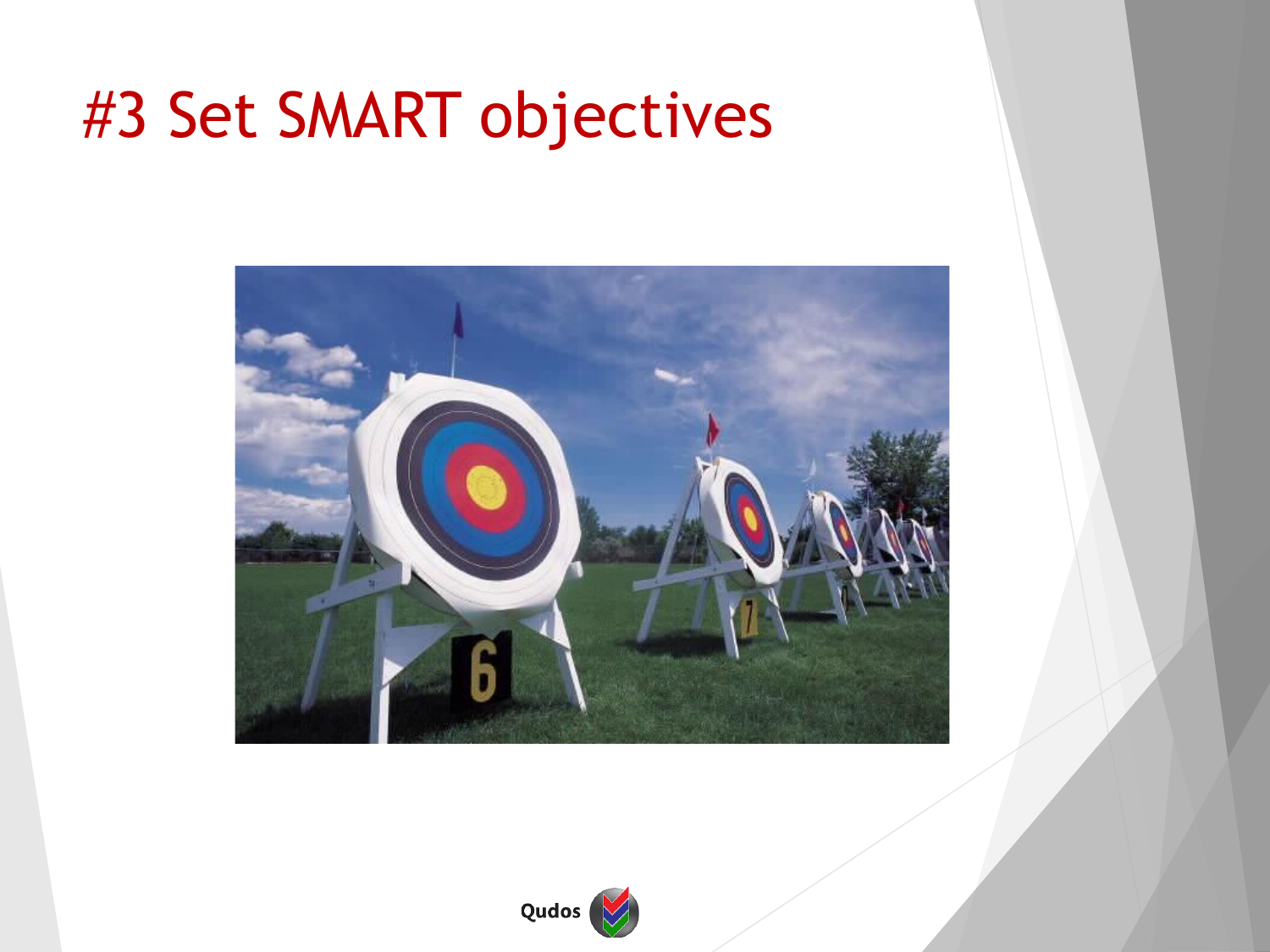# #3 Set SMART objectives

*People respond to a challenge and will perform better when they have clear targets to aim for.* 

- ▶ S Specific The objective should be focused on only just one thing.
- **M - Measurable** It should be possible to measure progress towards or achievement of the objective.
- **A - Attainable** The objective should be within your capabilities.
- **R - Relevant** The objective should be something of importance.
- **T - Timed** There should be a timescale or deadline for achievement of the objective.

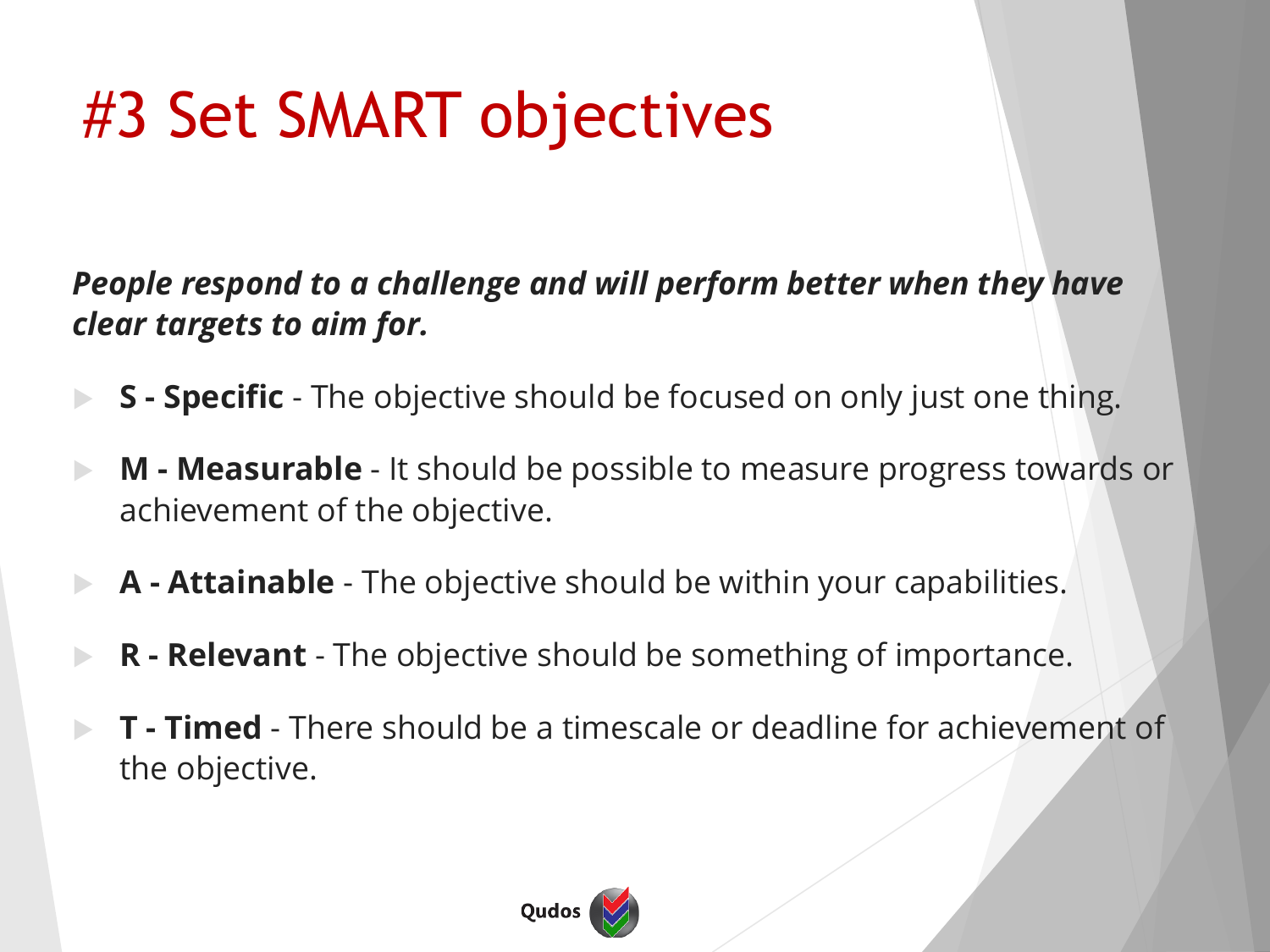# Examples of objectives

- 1. Implement new induction process by (date).
- 2. Train (x) new first aiders by (date).
- 3. Train (x) new internal auditors by (date).
- 4. Achieve ISO 9001 certification by (date).
- 5. Have an ISO 27001 Info Sec. Gap Analysis conducted by (date).
- 6. Review the fuel-efficiency of our vehicle fleet over (time period).
- Conduct an energy audit of head office by (date).
- 8. Achieve customer satisfaction rating above (x%) averaged over survey responses received during (time period).

50 examples are listed at:

[https://qudos-software.com/new-years-resolutions-for-your-management](https://qudos-software.com/new-years-resolutions-for-your-management-system-50-sample-objectives/)system-50-sample-objectives/

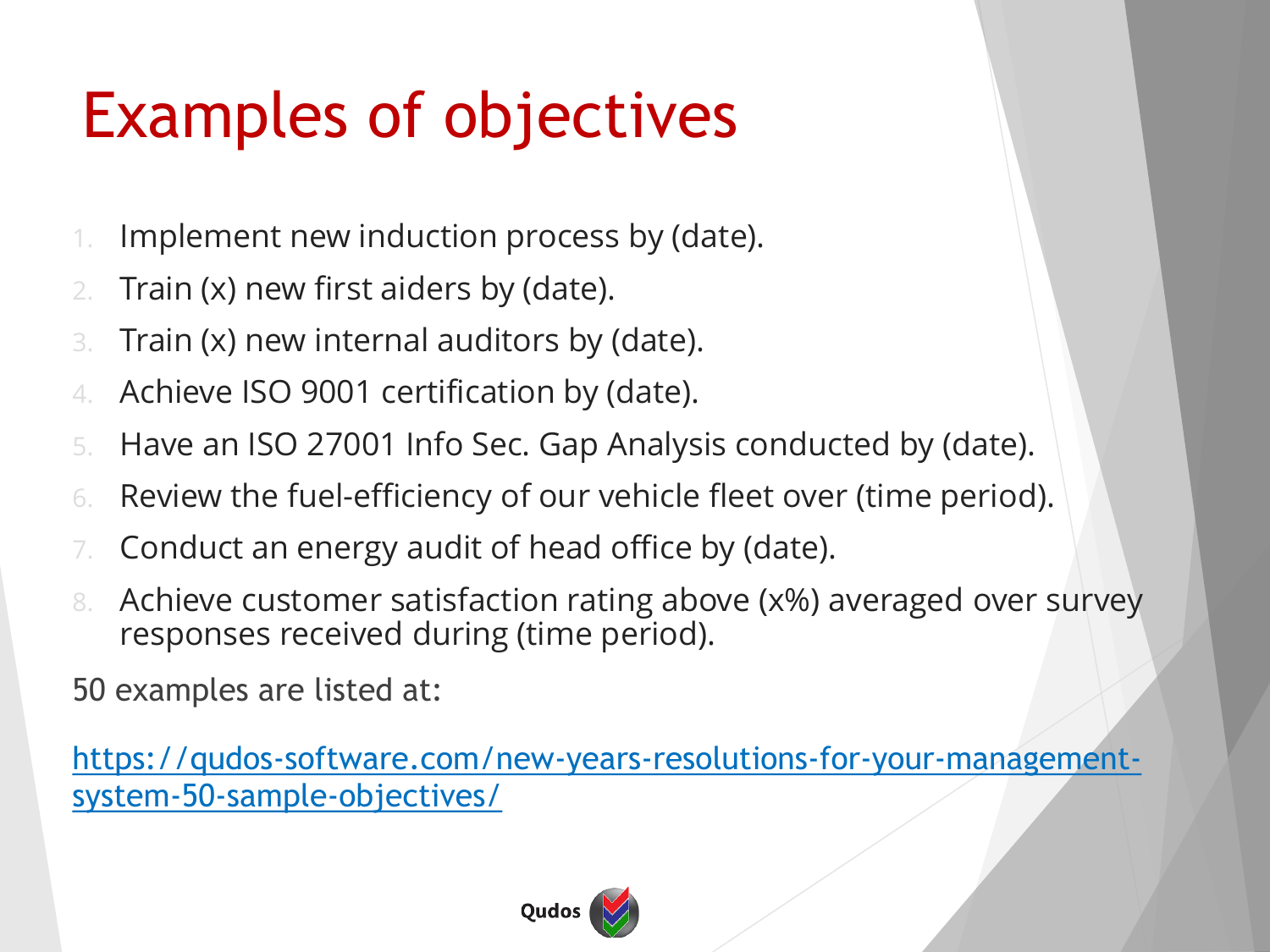#### #4 Get rid of the deadwood documents



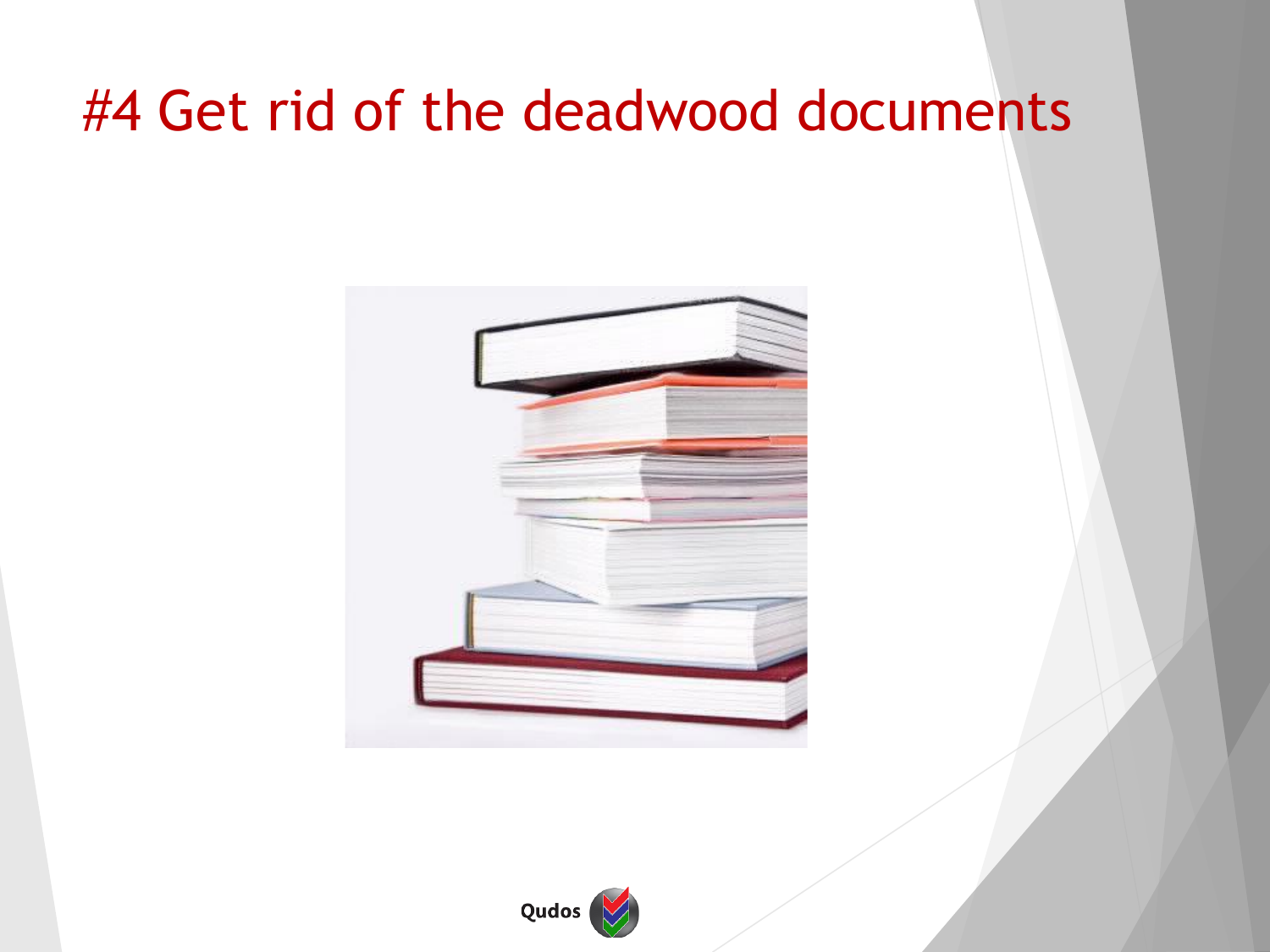#### #4 Get rid of the deadwood documents

*There is a common misconception that management systems are all about documentation. It most certainly isn't. Ridding your system of the burden of 'deadwood' documents is a critical step towards improvement.*

Many systems simply have far too much documentation.

- There are too many.
- They are too long.
- Some are old and irrelevant.
- There are multiple versions or overlaps.

A good document management system will prevent duplication, ease of searching, and prompt regular reviews / culls of the deadwood.

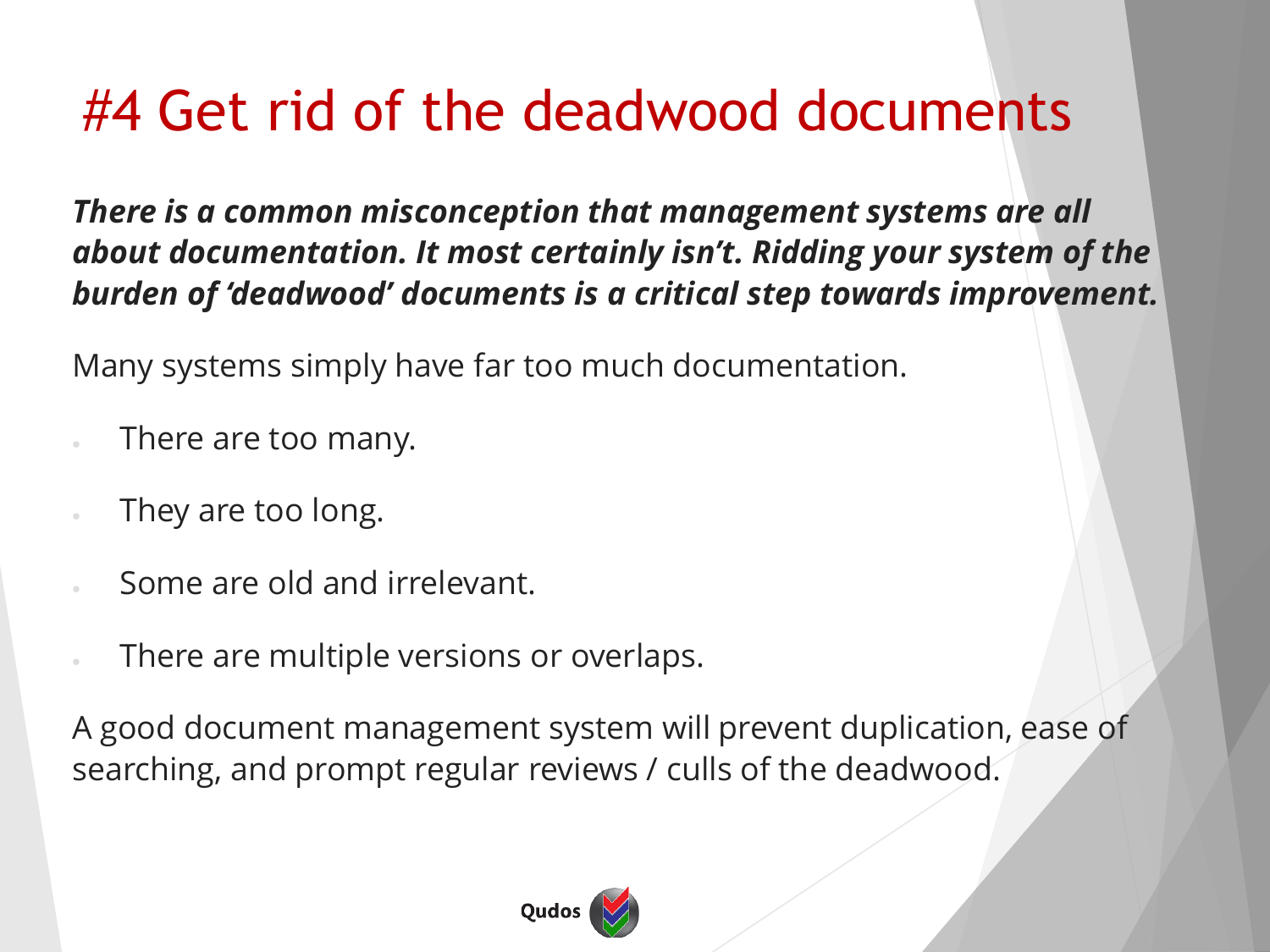#### #5 Take prompt action on issues



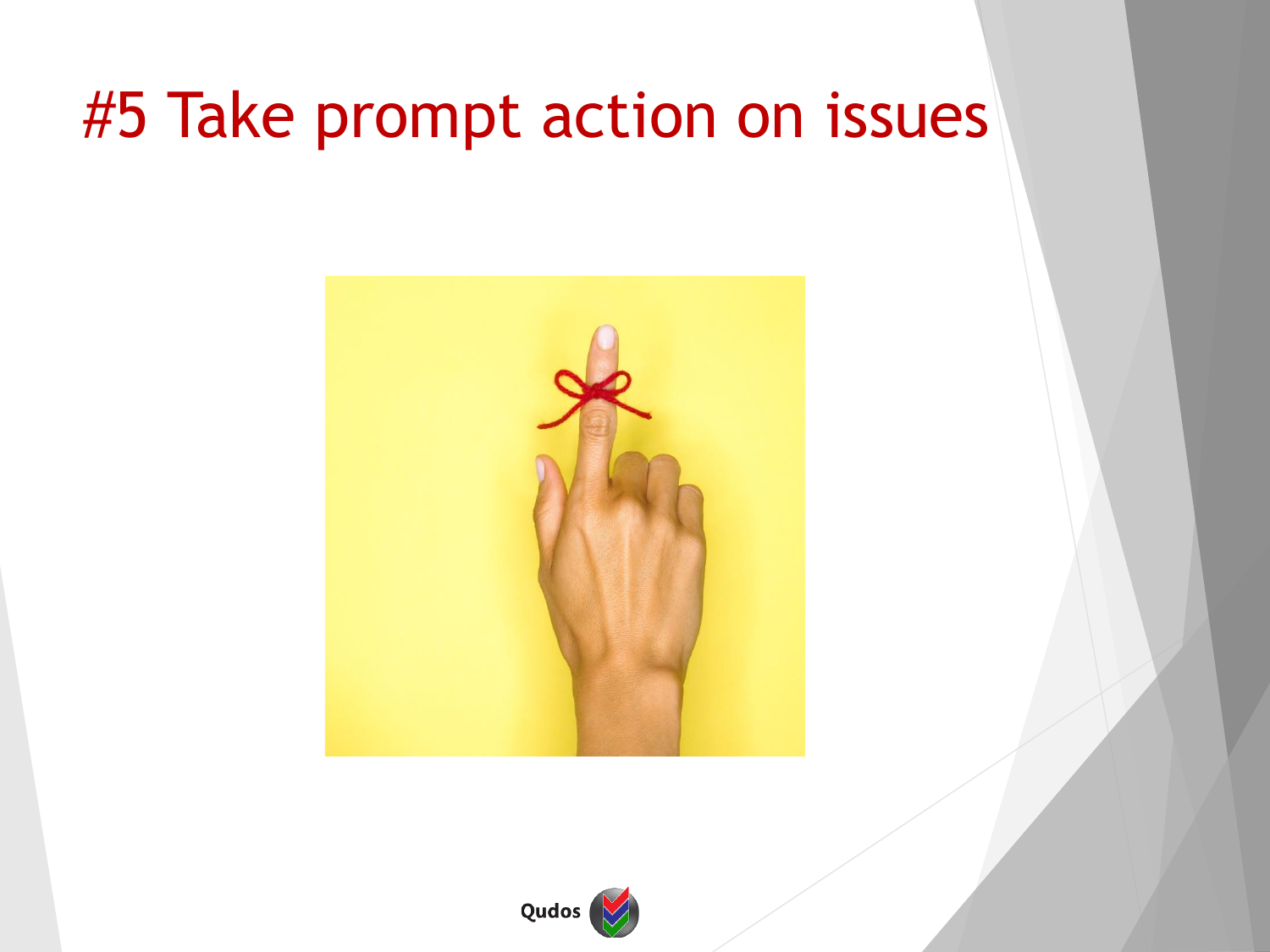## #5 Take prompt action on issues

**Taking prompt action on issues raised will help to improve commitment to, and participation in the system – as well as maximising the benefits achieved.**

What does prompt mean? On the same day? Within one week? One month? With reference to a QMS / IMS, we might interpret it as being 'as soon as reasonably practicable'.

How do we ensure prompt action is taken? Well, the first step is to quickly **inform the responsible person**. Systems need an efficient way of communicating. **Technology** can help to ensure that the message gets transmitted quickly. It needs to be supplemented by an organizational culture that supports and encourages prompt action.

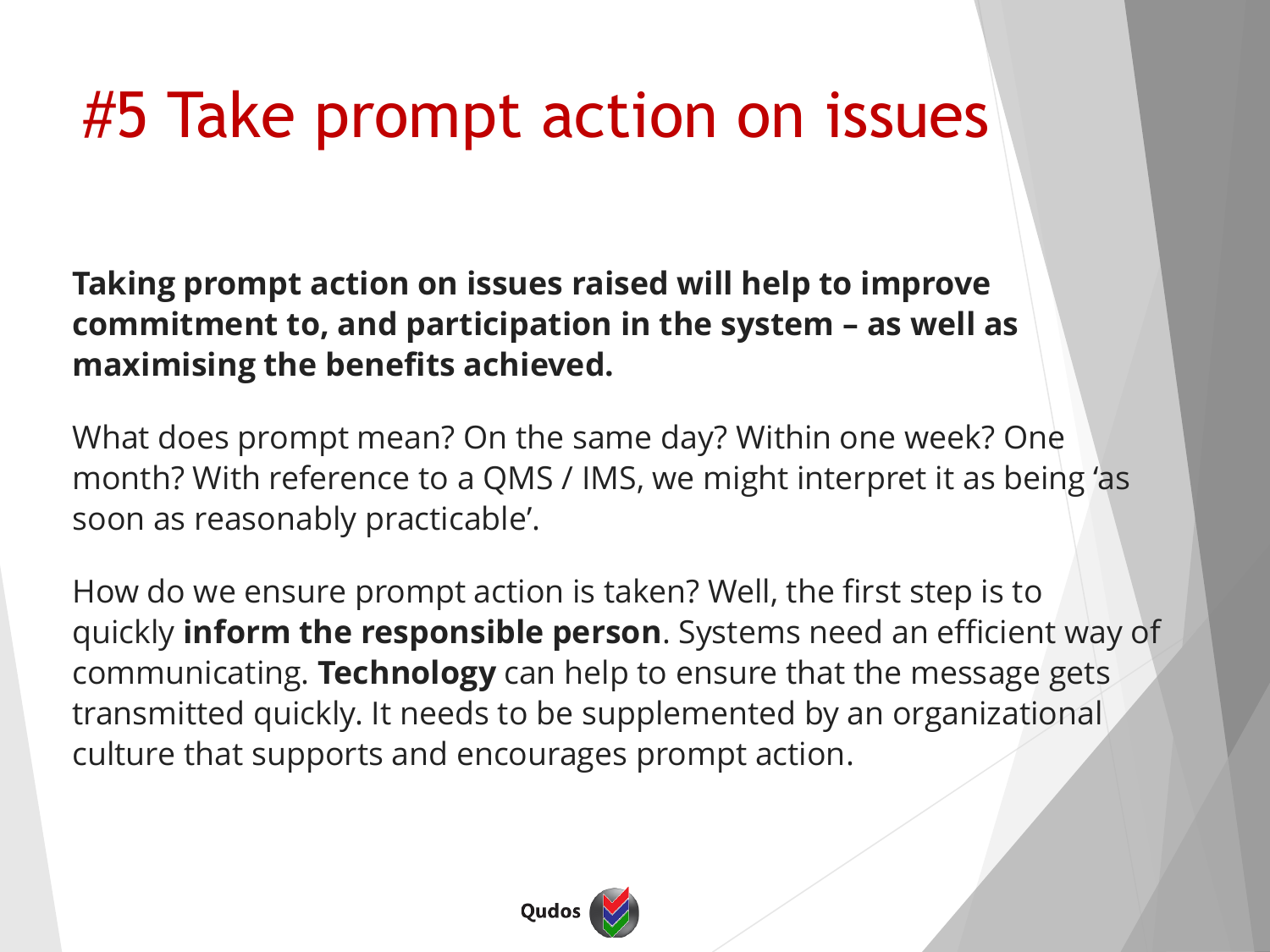#### #6 See the whole iceberg



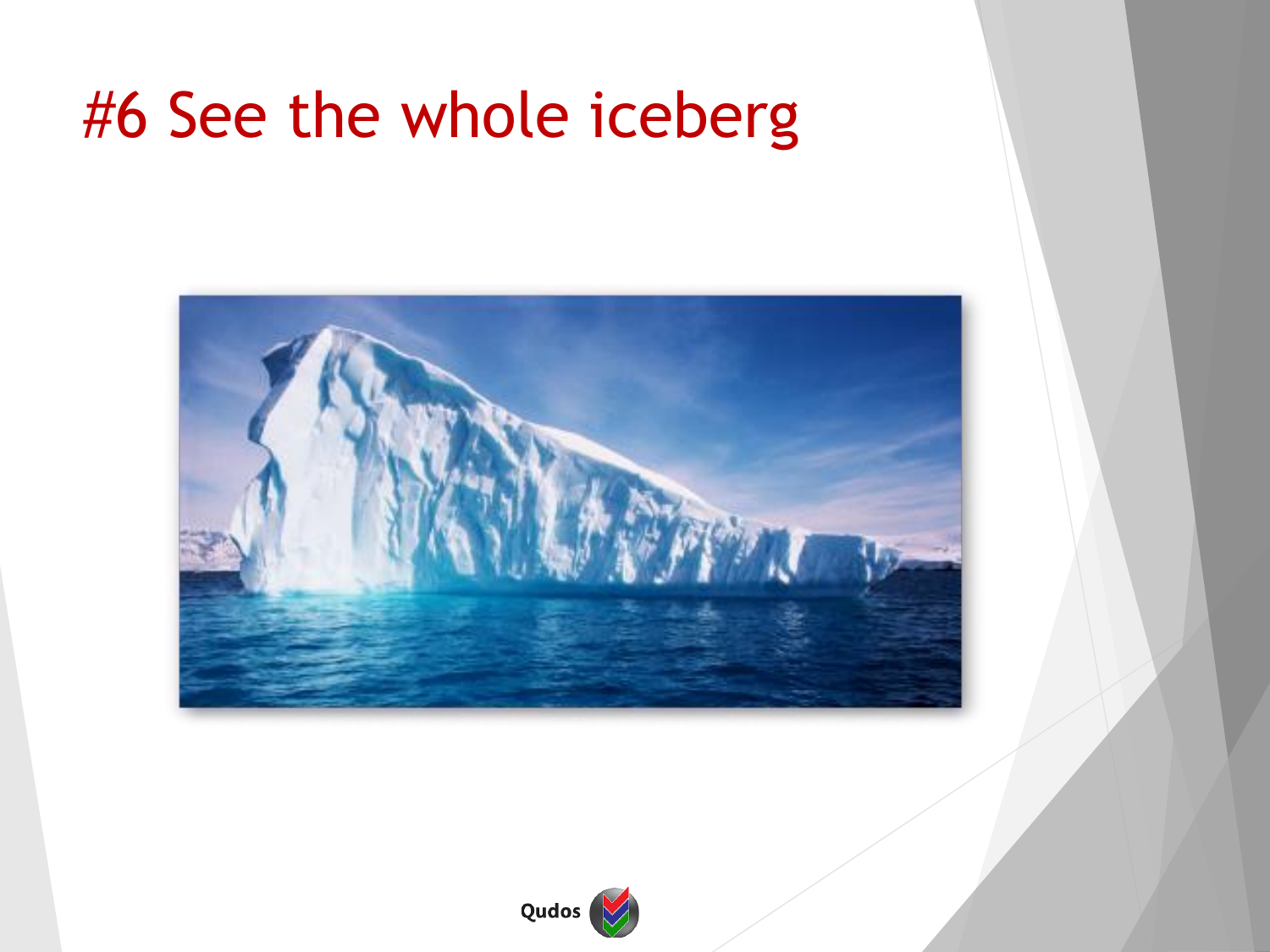# #6 See the whole iceberg

**The full extent and cost of compliance and risk issues are often invisible – or at least, rarely reported and addressed as well as they might be.**

The iceberg analogy illustrates that when we identify an issue there is often a great deal more lurking more lurking beneath the surface.

Identifying issues, fixing problems, and eliminating the root cause(s) can all be considered elements of **continuous improvement** - a key principle that underscores the concept of ISO management systems.

Issues / Incident reporting systems should prompt the need to consider the potential for similar issues, and to address root causes.

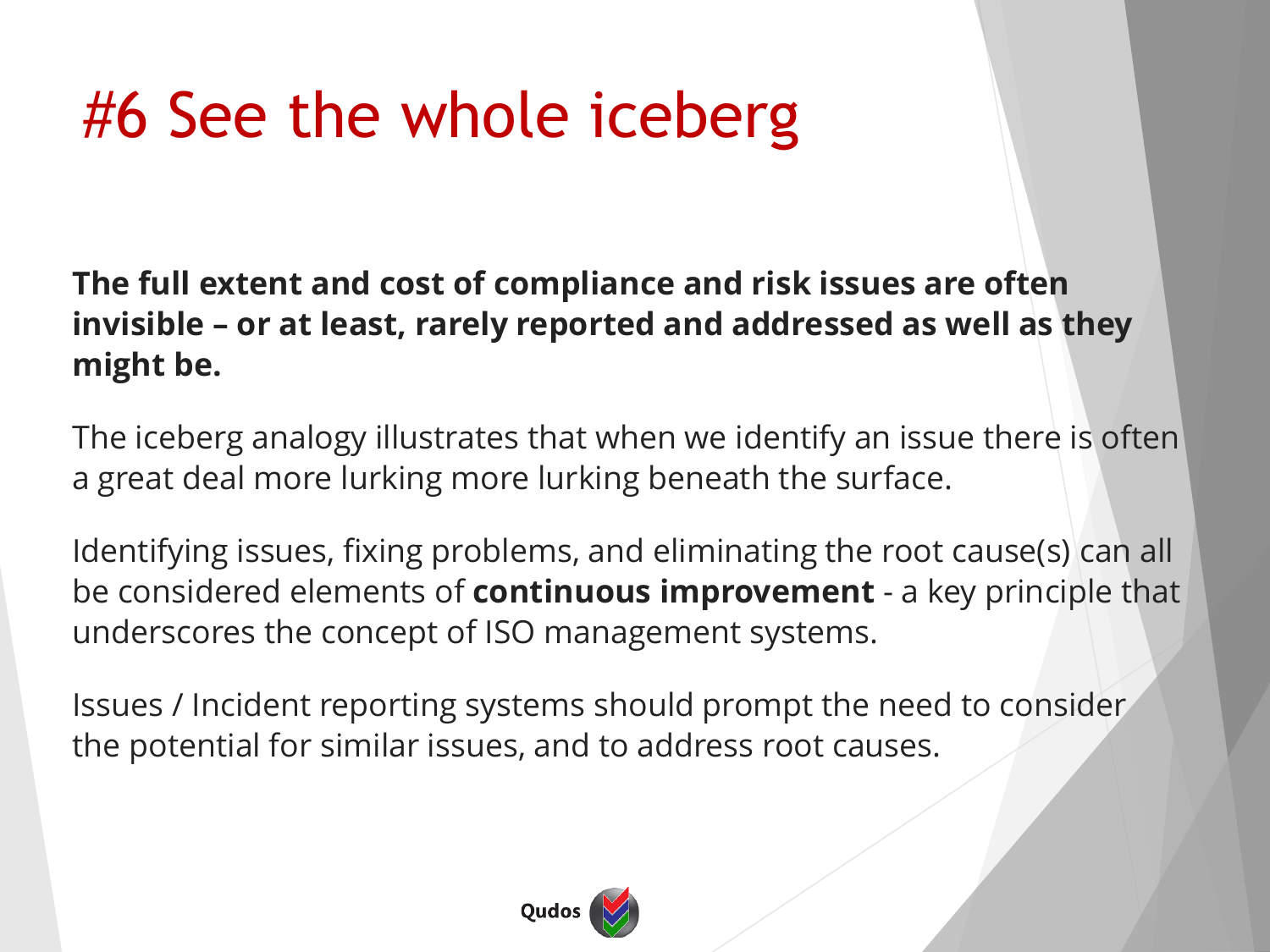### #7 Give your system a health check







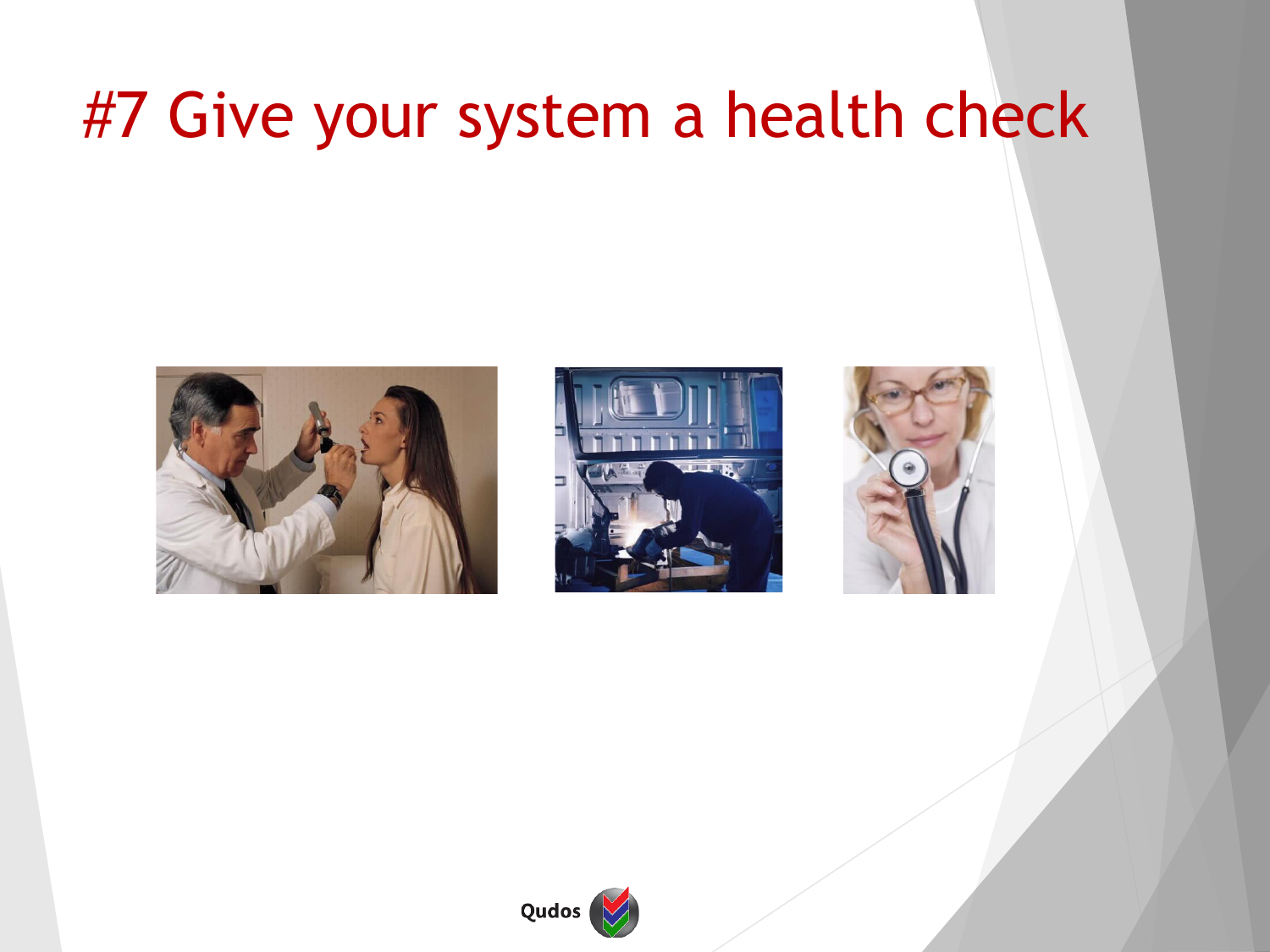# #7 Give your system a health check

#### **Systems don't work perfectly forever. They need regular checks and maintenance to keep them on track.**

They also need **pro-active** verification that planned arrangements are happening in practice and are working to achieve objectives. The best form of that verification is a programme of **internal audits**.

We need to ensure that our programme is not a perfunctory 'tick and flick' exercise but a value-adding activity that is based on risk.

There can also be a tendency to focus internal audits on just operational processes. **Its important to also audit support processes.**

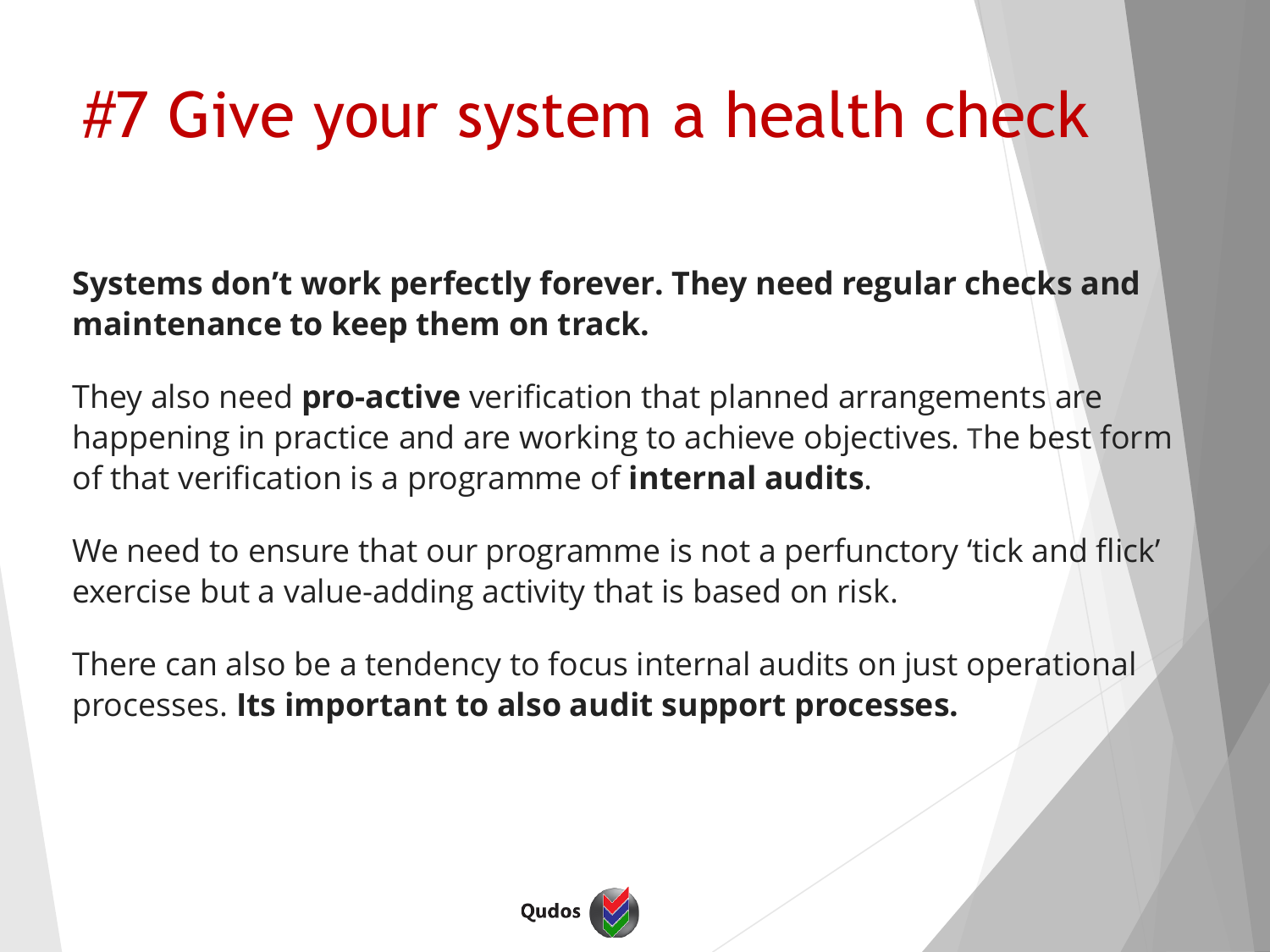#### #8 Integrate management review into your business planning



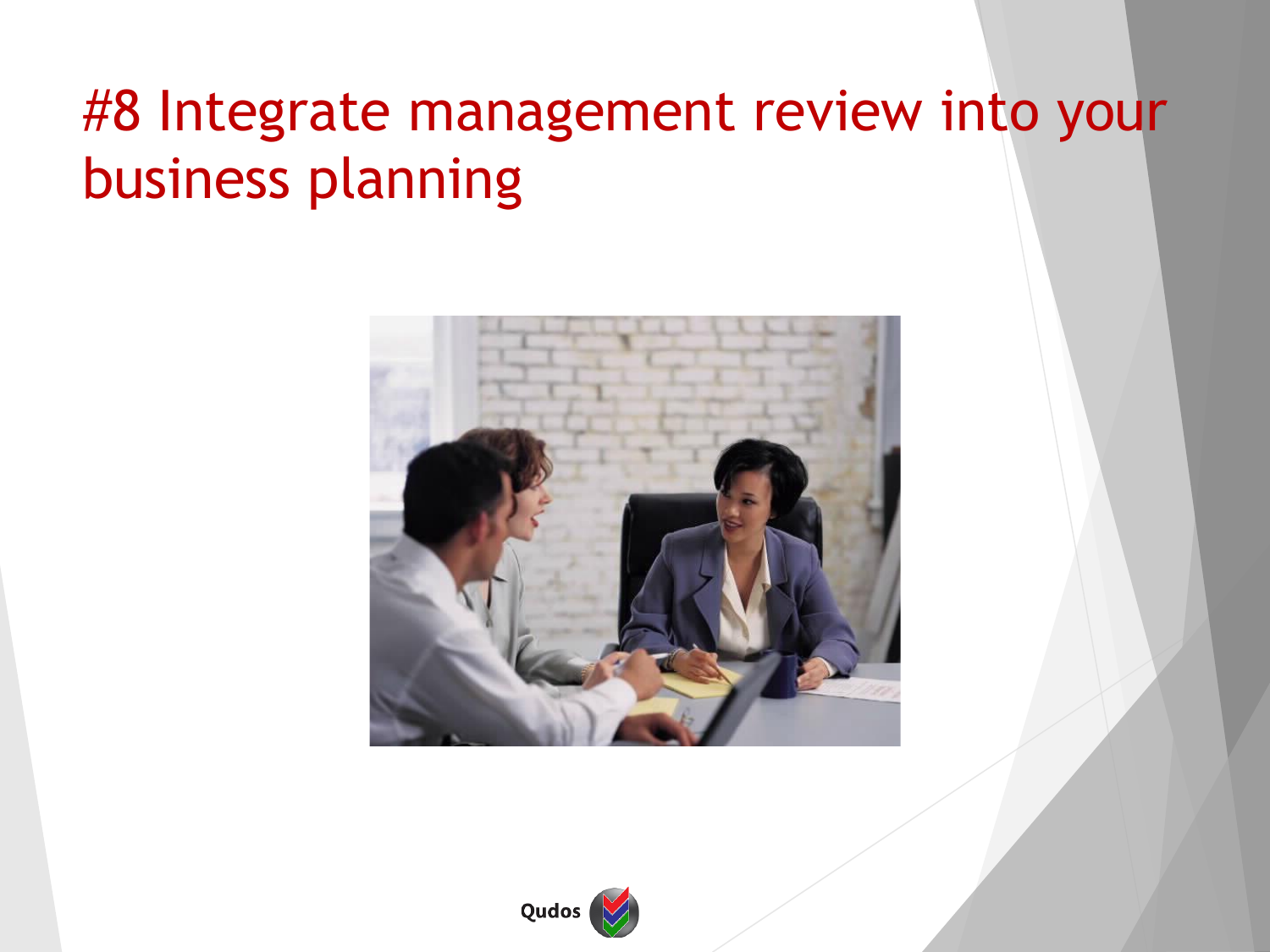#### #8 Integrate management review into your business planning

Periodic 'Management review' of systems is a requirement of all ISO management system standards. It's also an area where nonconformances are often raised at certification audits. That really shouldn't be the case, as it's quite a simple requirement that if done well can also deliver significant benefits.

**Including management review as part of the wider business planning process helps to integrate compliance activities with the 'real' business.**

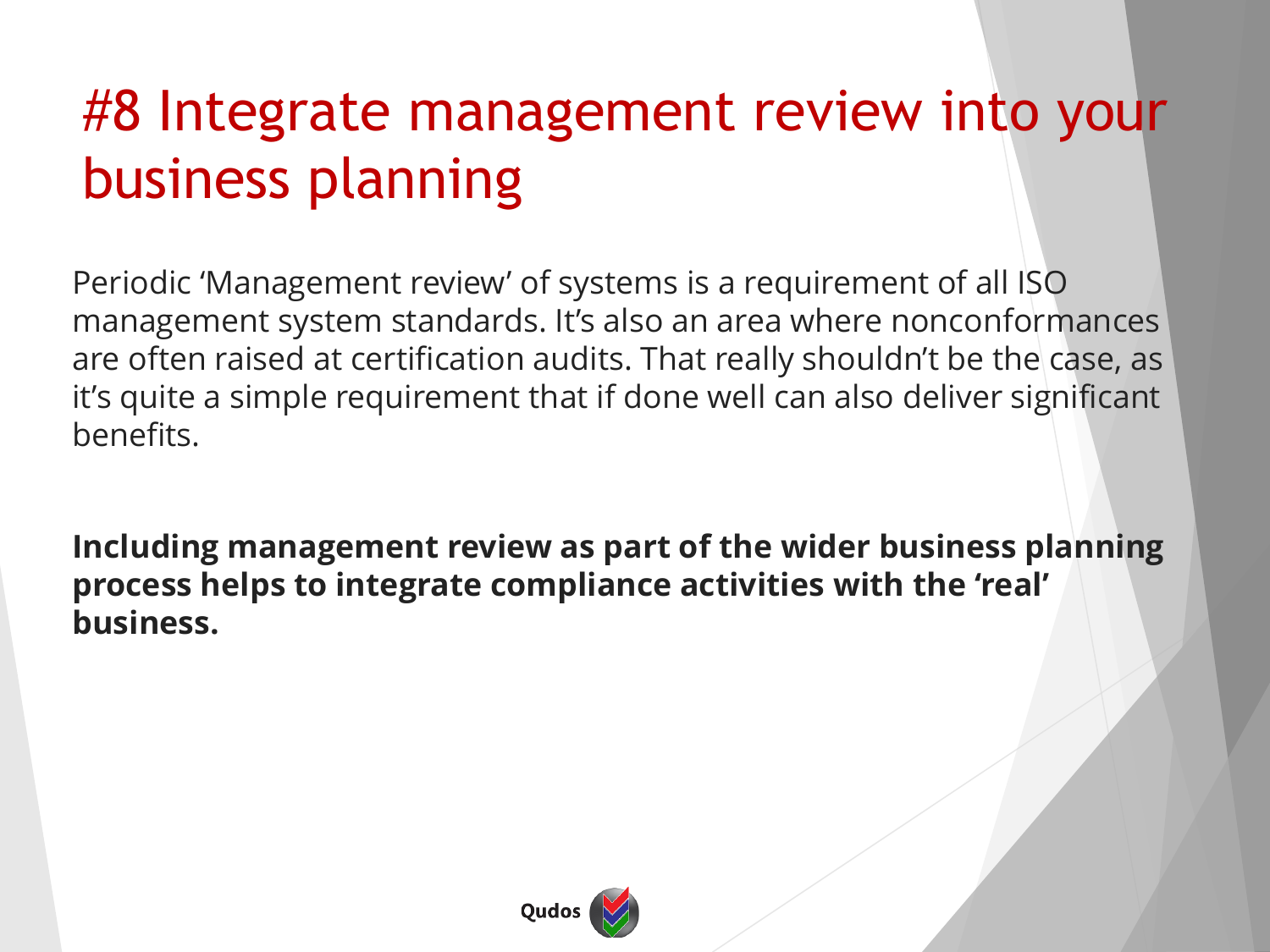### #9 Vorsprung durch technik



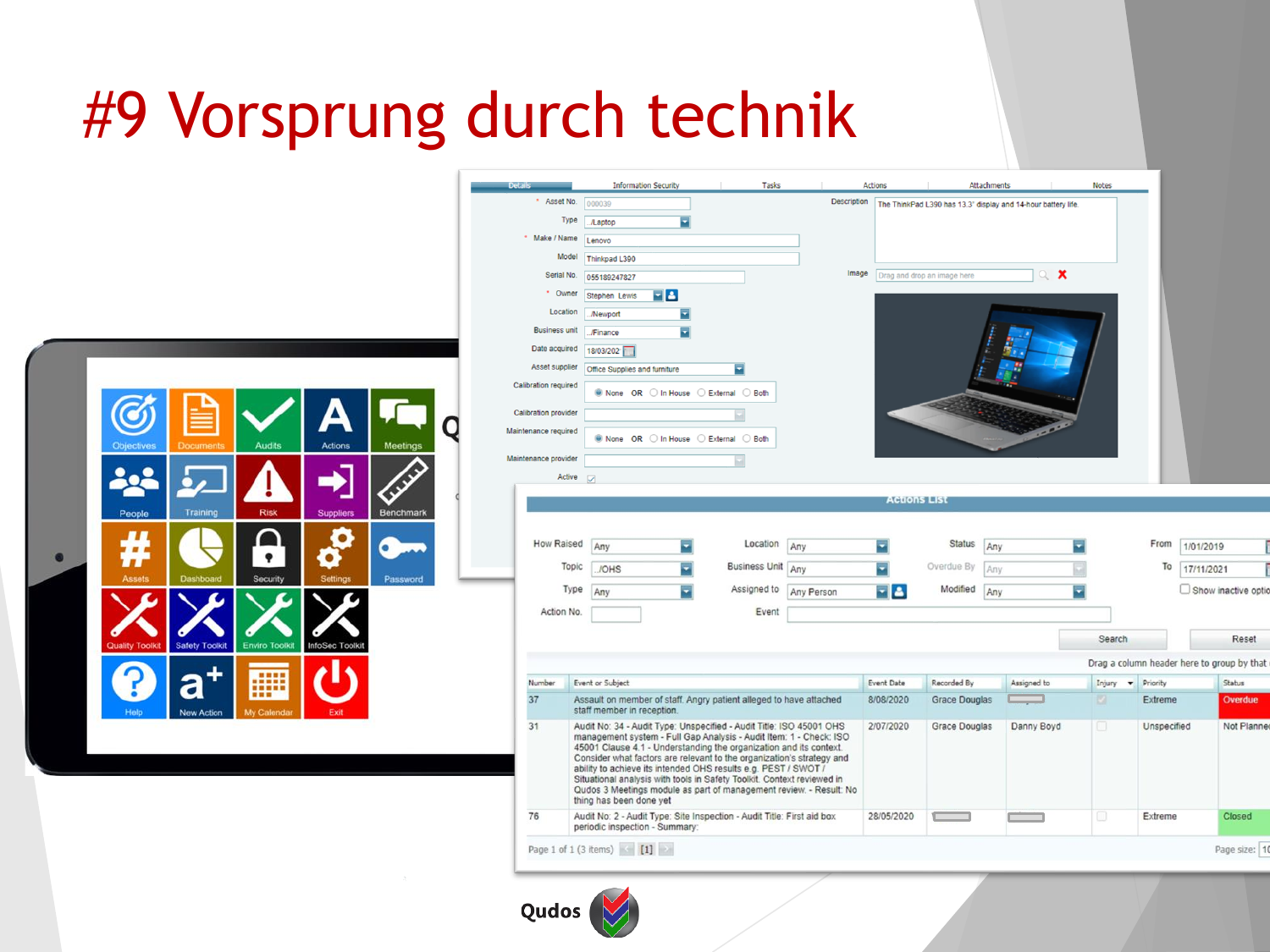# #9 Vorsprung durch technik

As made famous in the old Audi car ads, Vorsprung durch Technik translates to advancement through technology

**Smart organizations are increasingly using technology for a more efficient and effective QMS or IMS – taking less time and effort (and often, less money) to do it better.**

There are still very many instances of quality or safety managers diligently re-entering data from audit and nonconformance records into spreadsheets, and then separately emailing them and chasing progress. We wouldn't do that finance or operations , so let's not do it here.

So, Tip #9 is Vorsprung durch Technik - advance your system through the use of technology.

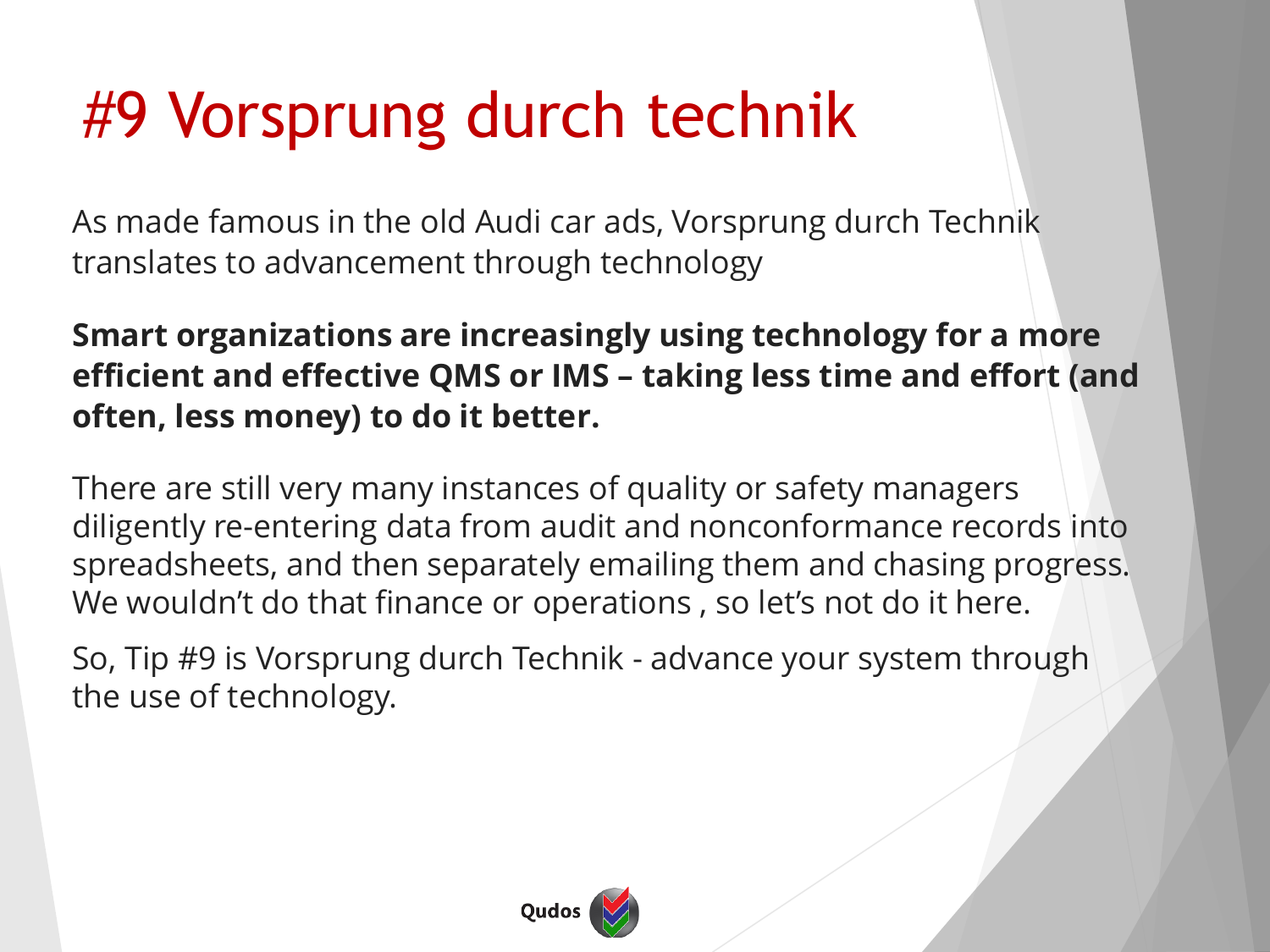### #10 Get certified!



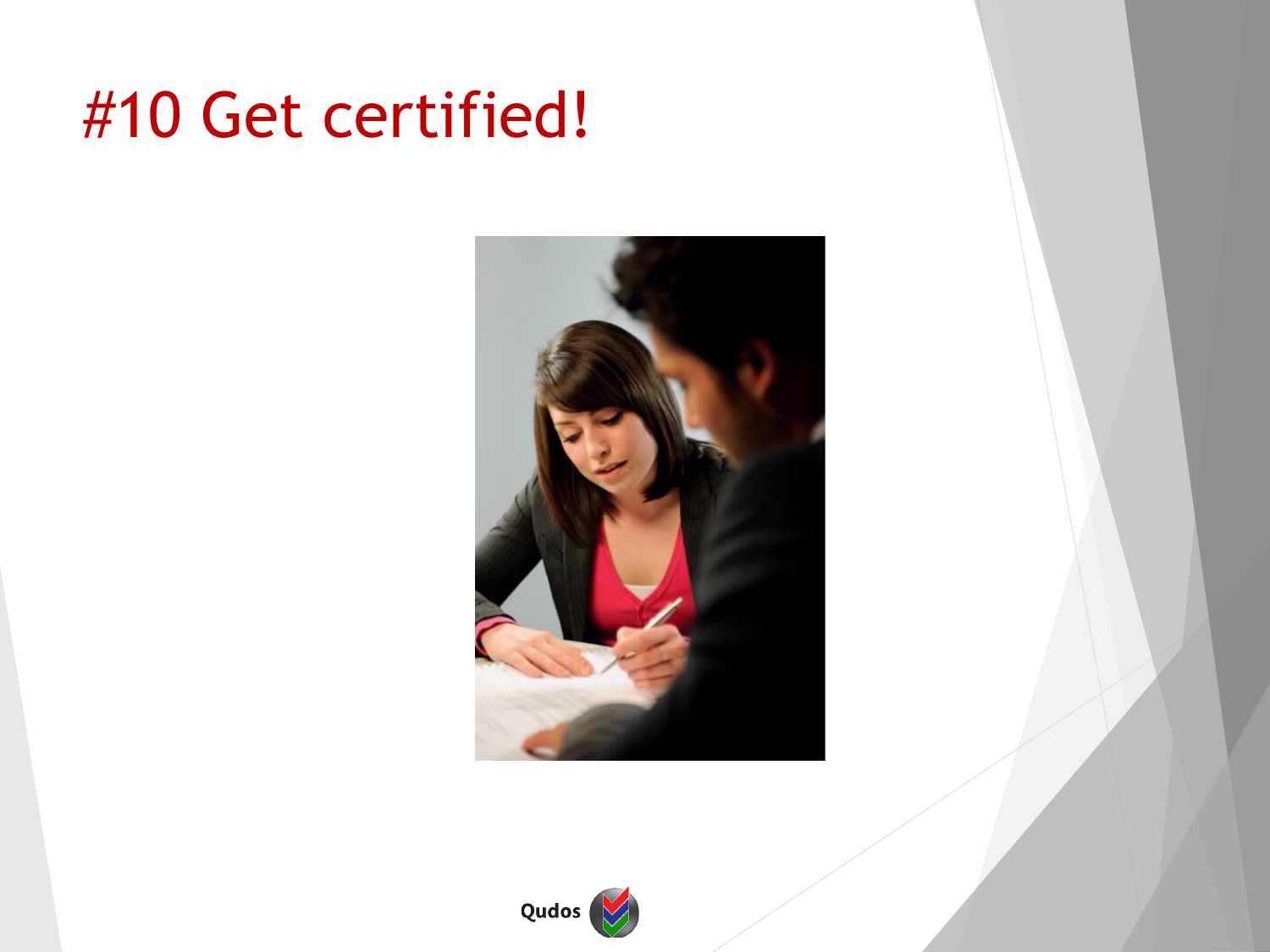# #10 Get certified!

#### **Getting your system certified will take it to the next level in terms of discipline and realising the full range of commercial and organizational benefits.**

In the previous 9 tips, we have discussed a whole range of steps which - if implemented - we believe will make your management system outstanding. Getting accredited certification may provide further benefits:

- To provide access to markets.
- To improve your corporate image.
- For affirmation.
- For genuine organizational improvement.
- To keep you on your toes.